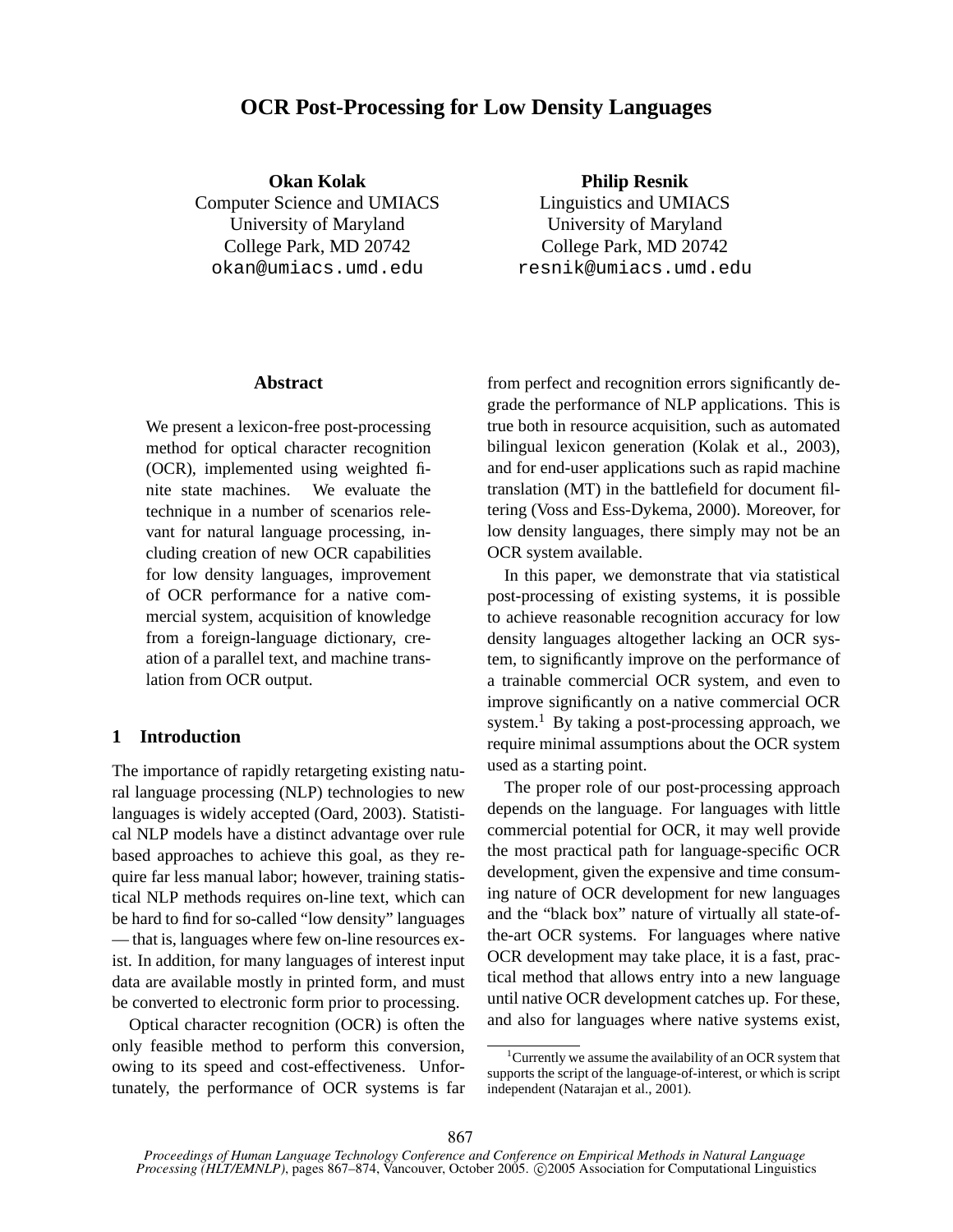we show that post-processing can yield improvements in performance.

Sections 2 and 3 describe the method and its implementation. In Section 4 we cover a variety of relevant NLP scenarios: Creating OCR capabilities for Igbo, performing OCR on a dictionary for Cebuano, using OCR to acquire the Arabic side of a common parallel text, and evaluating the value of OCR postprocessing for machine translation of Arabic and Spanish. In Sections 5 and 6 we discuss related work and summarize our findings.

# **2 Post-Processing System**

We use the noisy channel framework to formulate the correction problem, revising our previous model (Kolak et al., 2003). That model takes the form

$$
P(O, b, a, C, W) =
$$
  

$$
P(O, b|a, C, W)P(a|C, W)P(C|W)P(W)
$$

whose components are a word-level source model  $P(W)$ , a word-to-character model  $P(C|W)$ , a segmentation model  $P(a|C, W)$ , and a model for character sequence transformation,  $P(O, b|a, C, W)$ . W is the correct word sequence and  $C$  is the corresponding character sequence, which is recognized as  $O$  by the OCR system.  $a$  and  $b$  are segmentation vectors for C and O.

The original model requires a lexicon that covers all words in the processed text — a strong assumption, especially for low density languages. We converted the model into a character-based one, removing the need for a lexicon. Generation of  $W$  is replaced by generation of C, which renders  $P(C|W)$ irrelevant, and the model becomes

$$
P(O, b, a, C) = P(O, b|a, C)P(a|C)P(C)
$$

Although word-based models generally perform better, moving from words to characters is a necessary compromise because word-based models are useless in the absence of a lexicon, which is the case for many low-density languages.

In addition to eliminating the need for a lexicon, we developed a novel method for handling word merge/split errors.<sup>2</sup> Rather than modeling these errors explicitly using a segmentation model, we simply treat them as character deletion/insertion errors involving the space character, allowing us to handle them within the error model. The segmentation step is absorbed into the character transformation step, so a and b are no longer necessary, hence the final equation becomes

$$
P(O, C) = P(O|C)P(C)
$$

which is a direct application of the noisy channel model. We can describe the new generative process as follows: First, a sequence of characters C are generated, with probability  $P(C)$ , and the OCR system converts it into  $O$  with probability  $P(O|C)$ . For example, if the actual input was  $a\_{car}$ and it was recognized as  $ajar$ ,  $P(ajar, a\_car)$  =  $P(ajar|a\rightleftharpoondown P(a\rightleftharpoondown)P(a\rightleftharpoondown)P(a\rightleftharpoondron)$ . Using the channel model to address word merge/split errors without actually using a word level model is, to our knowledge, a novel contribution of our approach.

# **3 Implementation**

We implemented our post-processing system using the framework of weighted finite state machines (WFSM), which provides a strong theoretical foundation and reduces implementation time, thanks to freely available toolkits, such as the AT&T FSM Toolkit (Mohri et al., 1998). It also allows easy integration of our post-processor with numerous NLP applications that are implemented using FSMs (e.g. (Knight and Graehl, 1997; Kumar and Byrne, 2003)).

## **3.1 Source Model**

The source model assigns probability  $P(C)$  to original character sequences, C. We use character level n-gram language models as the source model, since n-gram models are simple, easy to train, and usually achieve good performance. More complicated models that make use of constraints imposed by a particular language, such as vowel harmony, can be utilized if desired. We used the CMU-Cambridge Language Modeling Toolkit v2 (Clarkson and Rosenfeld, 1997) for training, using Witten-Bell smoothing and vocabulary type 1; all other parameters were left at their default values.

<sup>&</sup>lt;sup>2</sup>A merge error occurs when two or more adjacent items are recognized as one, and a split error occurs when an item is recognized as two or more items. These errors can happen both at word level and character level.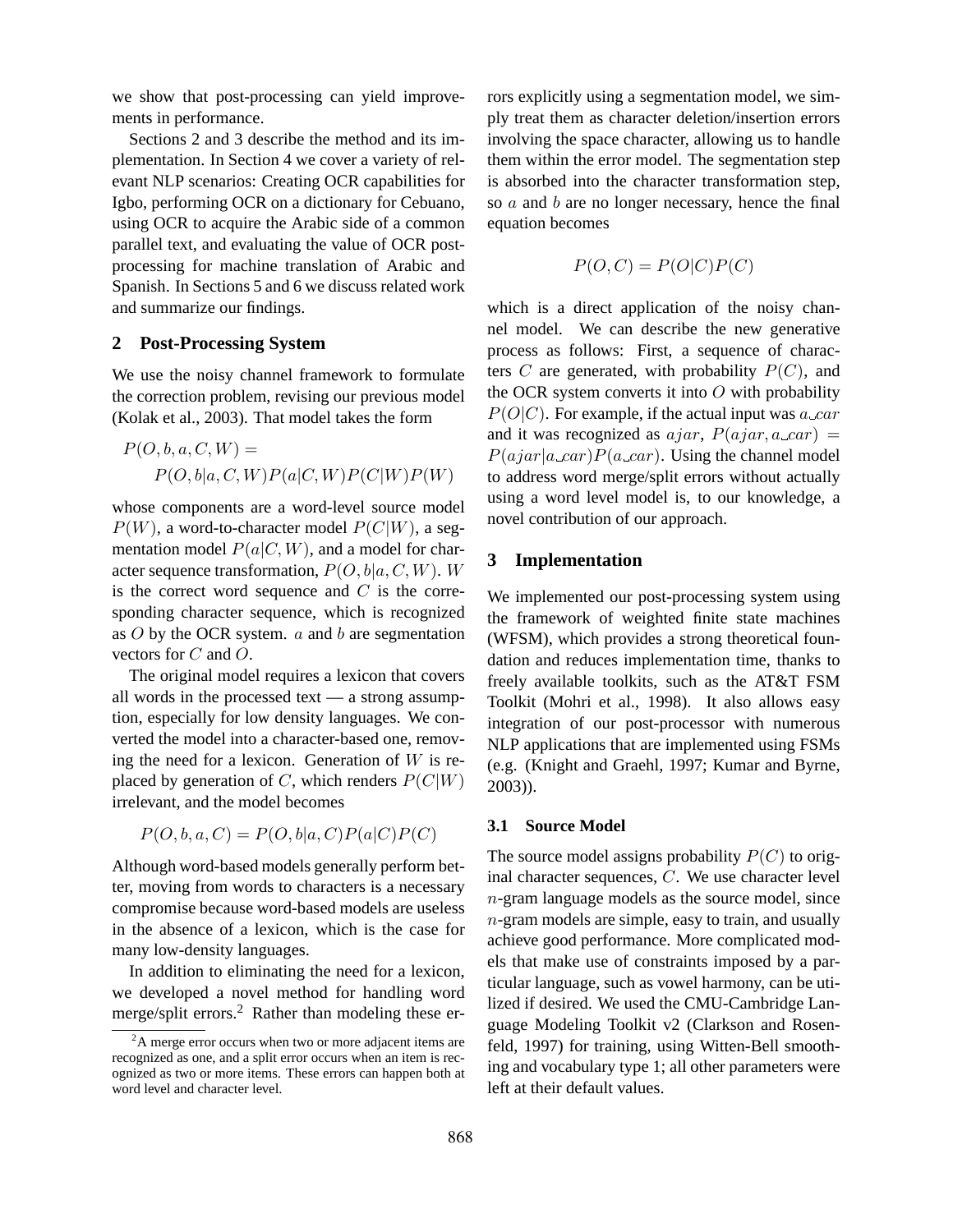## **3.2 Channel Model**

The channel model assigns a probability to  $O$  given that it was generated from  $C$ . We experimented with two probabilistic string edit distance models for implementing the channel model. The first, following our earlier model (2003), permits single-character substitutions, insertions, and deletions, with associated probabilities. For example,  $P(ajar|a\_{car}) \approx$  $P(a\mapsto a)P(\Rightarrow e)P(c\mapsto j)P(a\mapsto a)P(r\mapsto r)$ . Note that we are only considering the most likely edit sequence here, as opposed to summing over all possible ways to convert  $a\_{car}$  to  $a\,jar$ . The second is a slightly modified version of the spelling correction model of Brill and Moore  $(2000).$ <sup>3</sup> This model allows many-to-many edit operations, which makes  $P(liter|litre) \approx P(l\rightarrow l)P(i\rightarrow i)P(tre\rightarrow ter)$  possible. We will refer to the these as the singlecharacter (SC) and multi-character (MC) error models, respectively.

We train both error models over a set of corresponding ground truth and OCR sequences,  $\langle C, O \rangle$ . Training is performed using expectationmaximization: We first find the most likely edit sequence for each training pair to update the edit counts, and then use the updated counts to reestimate edit probabilities. For MC, after finding the most likely edit sequence, extended versions of each non-copy operation that include neighboring characters are also considered, which allows learning any common multi-character mappings. Following Brill and Moore, MC training performs only one iteration of expectation-maximization.

In order to reduce the time and space requirements of the search at correction time, we impose a limit on number of errors per token. Note that this is not a parameter of the model, but a limit required by its computational complexity. A lower limit will almost always result in lower correction performance, so the highest possible limit allowed by time and memory constraints should be used. It is possible to correct more errors per token by iterating the correction process. However, iterative correction cannot guarantee that the result is optimal under the model.

## **3.3 Chunking**

Since we do not require a lexicon, we work on lines of text rather than words. Unfortunately the search space for correcting a complete line is prohibitively large and we need a way to break it down to smaller, independent chunks. The chunking step is not part of the model, but rather a pre-processing step: chunks are identified, each chunk is corrected independently using the model, and the corrected chunks are put back together to generate the output.

Spaces provide a natural break point for chunks. However, split errors complicate the process: if parts of a split word are placed in different chunks, the error cannot be corrected. For example, in Figure 1, chunking (b) allows the model to produce the desired output, but chunking (a) simply does not allow combining "sam" and "ple" into "sample", as each chunk is corrected independently.

$$
[give] a sample case(a) [give a | same ple| case(b)
$$

Figure 1: Example of a bad and a good chunking

We address this by using the probabilities assigned to spaces by the source model for chunking. We break the line into two chunks using the space with the highest probability and repeat the process recursively until all chunks are reduced to a reasonable size, as defined by time and memory limitations. Crucially, spurious spaces that cause split errors are expected to have a low probability, and therefore breaking the line using high probability spaces reduces the likelihood of placing parts of a split word in different chunks.

If a lexicon does happen to be available, we can use it to achieve more reliable chunking, as follows. The tokens of the input line that are present in the lexicon are assumed to be correct. We identify runs of out-of-lexicon tokens and attempt to correct them together, allowing us to handle split errors. Note that in this case the lexicon is used only to improve chunking, not for correction. Consequently, coverage of the lexicon is far less important.

Our lexicon-free chunking algorithm placed an erroneous boundary at 11.3% of word split points for Arabic test data (Section 4.3). However, correction performance was identical to that of error-

 $3$ We ignore the location of the error within the word, since it is not as important for OCR as it is for spelling.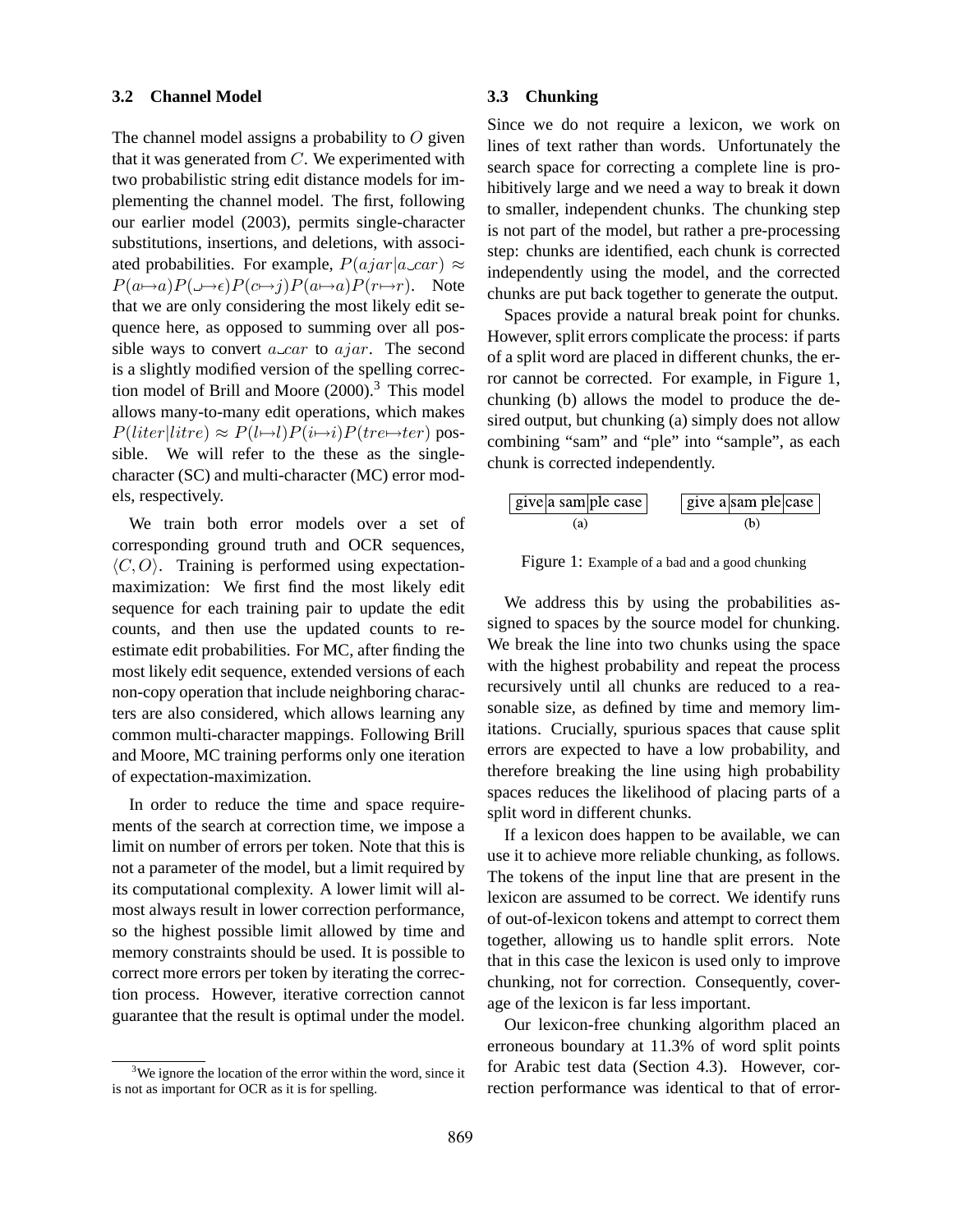# Ya ebu ukwu okwa na onu ya na-acha pioro pioro. I lekweni oguru anya ha na-atu agwa agwa mana agu. Hii! Haa!

Figure 2: A small excerpt from Akuko.

free chunking.<sup>4</sup> Incorrect decisions did not hurt because the correction method was not able to fix those particular split errors, regardless. The errors of the chunking and correction models coincided as they both rely on the same language model. Therefore, chunking errors are unlikely to reduce the correction performance.

### **3.4 Correction**

Correction is performed by estimating the most probable source character sequence  $\hat{C}$  for a given observed character sequence  $O$ , using the formula:

$$
\hat{C} = \underset{C}{\text{argmax}} \{ P(O|C)P(C) \}
$$

We first encode O as an FSA and compose it with the inverted error model  $FST<sup>5</sup>$ . The resulting FST is then composed with the language model FSA. The final result is a lattice that encodes all feasible sequences C, along with their probabilities, that could have generated O. We take the sequence associated with the most likely path through the lattice as  $\hat{C}$ .

# **4 Evaluation**

We evaluate our work on OCR post-processing in a number of scenarios relevant for NLP, including creation of new OCR capabilities for low density languages, improvement of OCR performance for a native commercial system, acquisition of knowledge from a foreign-language dictionary, creation of a parallel text, and machine translation from OCR output. The languages studied include Igbo, Cebuano, Arabic, and Spanish.

For intrinsic evaluation, we use the conventional Word Error Rate (WER) metric, which is defined as

$$
WER(C,O) = \frac{WordEditDistance(C,O)}{WordCount(C)}
$$

We do not use the Character Error Rate (CER) metric, since for almost all NLP applications the unit of information is the words. For extrinsic evaluation of machine translation, we use the BLEU metric (Papineni et al., 2002).

# **4.1 Igbo: Creating an OCR System**

Igbo is an African language spoken mainly in Nigeria by an estimated 10 to 18 million people, written in Latin script. Although some Igbo texts use diacritics to mark tones, they are not part of the official orthography and they are absent in most printed materials. Other than grammar books, texts for Igbo, even hardcopy, are extremely difficult to obtain. To our knowledge, the work reported here creates the first OCR system for this language.

For the Igbo experiments, we used two sources. The first is a small excerpt containing 6727 words from the novel "Juo Obinna" (Ubesie, 1993). The second is a small collection of short stories named "Akuko Ife Nke Ndi Igbo" (Green and Onwuamaegbu, 1970) containing 3544 words. We will refer to the former as "Juo" and the latter as "Akuko" hereafter. We generated the OCR data using a commercial English OCR system.<sup>6</sup> Juo image files were generated by scanning 600dpi laser printer output at 300dpi resolution. Akuko image files were generated by scanning photocopies from the bound hardcopy at 300dpi. Figure 2 provides a small excerpt from the actual Akuko page images used for recognition. For both texts, we used the first two thirds for training and the remaining third for testing.

We trained error and language models (EMs and LMs) using the training sets for Juo and Akuko separately, and performed corrections of English OCR output using different combinations of these models on both test sets. Table 1 shows the results for the Juo test set while Table 2 presents the results for Akuko. The relative error reduction ranges from 30% to almost 80%. The SC error model performs better than the MC error model under all conditions.

<sup>4</sup> Ignoring errors that result in valid words, lexicon-based chunking is always error-free.

<sup>&</sup>lt;sup>5</sup> Inversion reverses the direction of the error model, mapping observed sequences to possible ground truth sequences.

<sup>&</sup>lt;sup>6</sup>Abby Fine Reader Professional Edition Version 7.0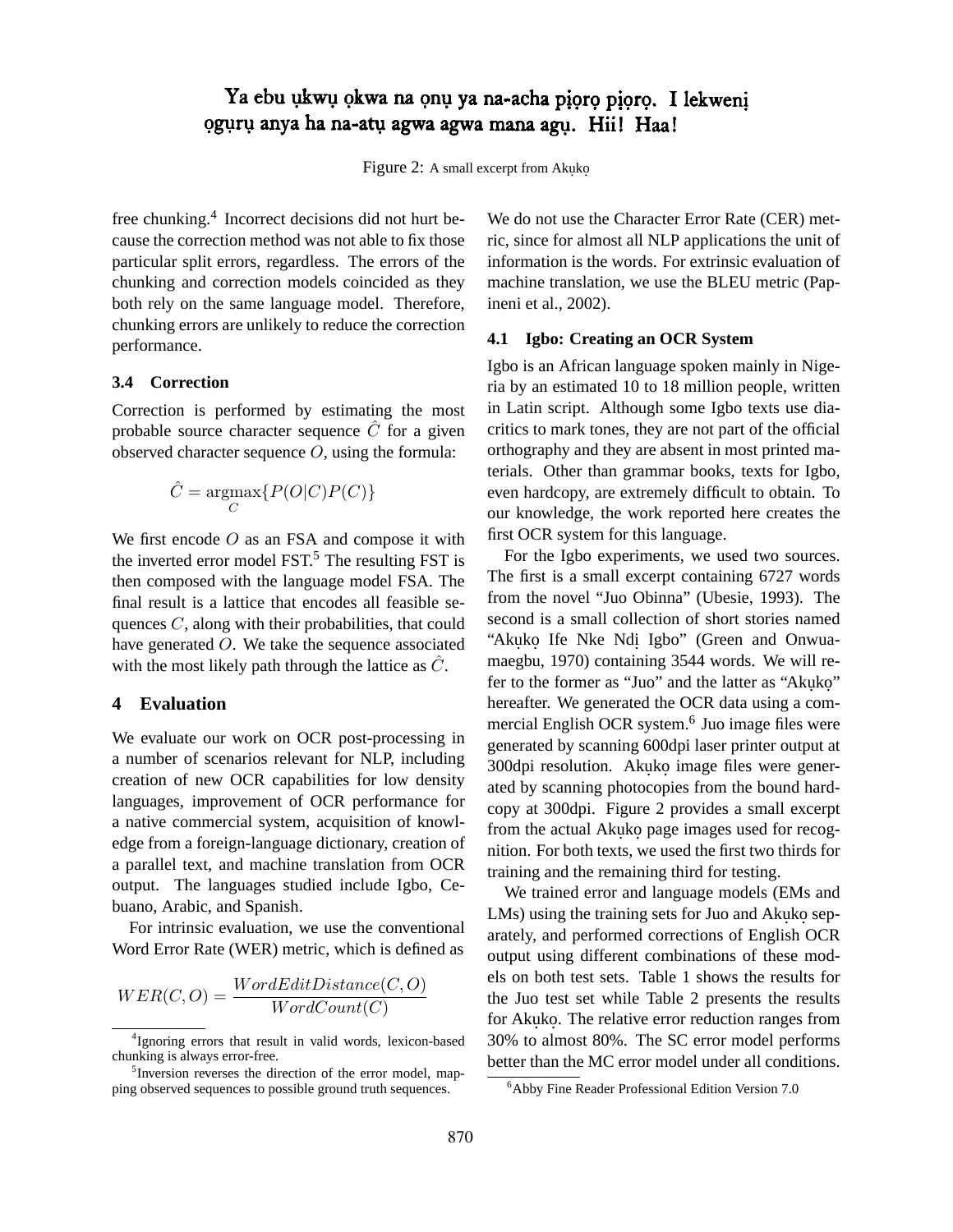| Conditions                 |                |                        | Results |                               |
|----------------------------|----------------|------------------------|---------|-------------------------------|
| LM Data                    | <b>EM</b> Data | EM type                | WER(%)  | $\overline{\text{Red}}$ . (%) |
| Juo                        | Juo            | МC                     | 8.66    | 74.18                         |
| Juo                        | Akuko          | МC                     | 15.23   | 54.59                         |
| Akuko                      | Juo            | МC                     | 13.25   | 60.49                         |
| Akuko                      | Akuko          | МC                     | 19.08   | 43.11                         |
| Juo                        | Juo            | $\overline{\text{SC}}$ | 7.11    | 78.80                         |
| Juo                        | Akuko          | <b>SC</b>              | 11.49   | 65.74                         |
| Akuko                      | Juo            | <b>SC</b>              | 13.42   | 59.99                         |
| Akuko                      | Akuko          | SC                     | 18.92   | 43.59                         |
| <b>Original OCR Output</b> |                |                        | 35.44   |                               |

Table 1: Post-correction WER for English OCR on Juo

| Conditions                 |                |                        | Results   |               |
|----------------------------|----------------|------------------------|-----------|---------------|
| LM Data                    | <b>EM</b> Data | EM type                | WER $(%)$ | $Red.$ $(\%)$ |
| Juo                        | Juo            | $\overline{\text{MC}}$ | 21.42     | 36.33         |
| Juo                        | Akuko          | МC                     | 18.08     | 46.25         |
| Akuko                      | Juo            | МC                     | 21.51     | 36.06         |
| Akuko                      | Akuko          | МC                     | 18.16     | 46.02         |
| Juo                        | Juo            | <b>SC</b>              | 19.92     | 40.78         |
| Juo                        | Akuko          | <b>SC</b>              | 16.49     | 50.98         |
| Akuko                      | Juo            | <b>SC</b>              | 19.92     | 40.78         |
| <b>Akuko</b>               | Akuko          | SC                     | 16.40     | 51.25         |
| <b>Original OCR Output</b> |                |                        | 33.64     |               |

Table 2: Post-correction WER for English OCR on Akuko.

This is due to the fact that MC requires more training data than SC. Furthermore, most of the errors in the data did not require many-to-many operations. Results in Tables 1 and 2 are for 6-gram language model and error limit of 5; corresponding 3-gram error rates were 1% to 2% (absolute) higher.

The best correction performance is achieved when both the EM and LM training data come from the same source as the test data, almost doubling the performance achieved when they were from a different source.<sup>7</sup> Note that the amount of training data is small, four to eight pages, so optimizing performance via manual entry of document-specific training text is not unrealistic for scenarios involving long documents such as books.

#### **4.1.1 Using a Trainable OCR System**

In an additional experiment with Igbo, we found that post-processing can improve performance substantially even when an OCR system trained on Igbo characters is the starting point. In particular, the commercial OCR system used for Igbo experiments supports user-trained character shape models. Us-

| Conditions                 |                | Results |               |
|----------------------------|----------------|---------|---------------|
| LM Data                    | <b>EM</b> Data | WER(%)  | $Red.$ $(\%)$ |
| Juo                        | Juo            | 3.69    | 50.34         |
| Juo                        | Akuko          | 5.24    | 29.48         |
| Akuko                      | Juo            | 5.08    | 31.63         |
| Akuko                      | Akuko          | 7.38    | 0.67          |
| <b>Original OCR Output</b> |                | 7.43    |               |

Table 3: Post-correction WER for trained OCR system on Juo

ing Juo as the source, we trained the commercial OCR system manually on Igbo characters, resulting in a 7.43% WER on Juo without postprocessing.<sup>8</sup> Note that this is slightly higher than the 7.11% WER achieved using an English OCR system together with our post-processing model. We used a 6-gram LM, and a SC EM with error limit of 5. Table 3 shows that by post-processing the Igbo-trained OCR system, we reduce the word error rate by 50%.

## **4.2 Cebuano: Acquiring a Dictionary**

Cebuano is a language spoken by about 15 million people in the Philippines, written in Latin script. The scenario for this experiment is converting a Cebuano hardcopy dictionary into electronic form, as in DARPA's Surprise Language Dry Run (Oard, 2003). The dictionary that we used had diacritics, probably to aid in pronunciation. The starting-point OCR data was generated using a commercial OCR system.<sup>9</sup> The fact that the tokens to be corrected come from a dictionary means (1) there is little context available and (2) word usage frequencies are not reflected. Character-based models may be affected by these considerations, but probably not to the extent that word-based models would be.

Table 4 shows WER for Cebuano after postprocessing. The *size* column represents the number of dictionary entries used for training, where each entry consists of one or more Cebuano words. As can be seen from the table, our model reduces WER substantially for all cases, ranging from 20% to 50% relative reduction. As expected, the correction performance increases with the amount of training data; note, however, that we achieve reasonable correction performance even using only 500 dictionary entries for training.

 $7$ There was no overlap between training and test data under any circumstance.

<sup>&</sup>lt;sup>8</sup>The system trains by attempting OCR on a document and asking for the correct character whenever it is not confident.

<sup>&</sup>lt;sup>9</sup>ScanSoft Developer's Kit 2000, which has no built-in support for Cebuano.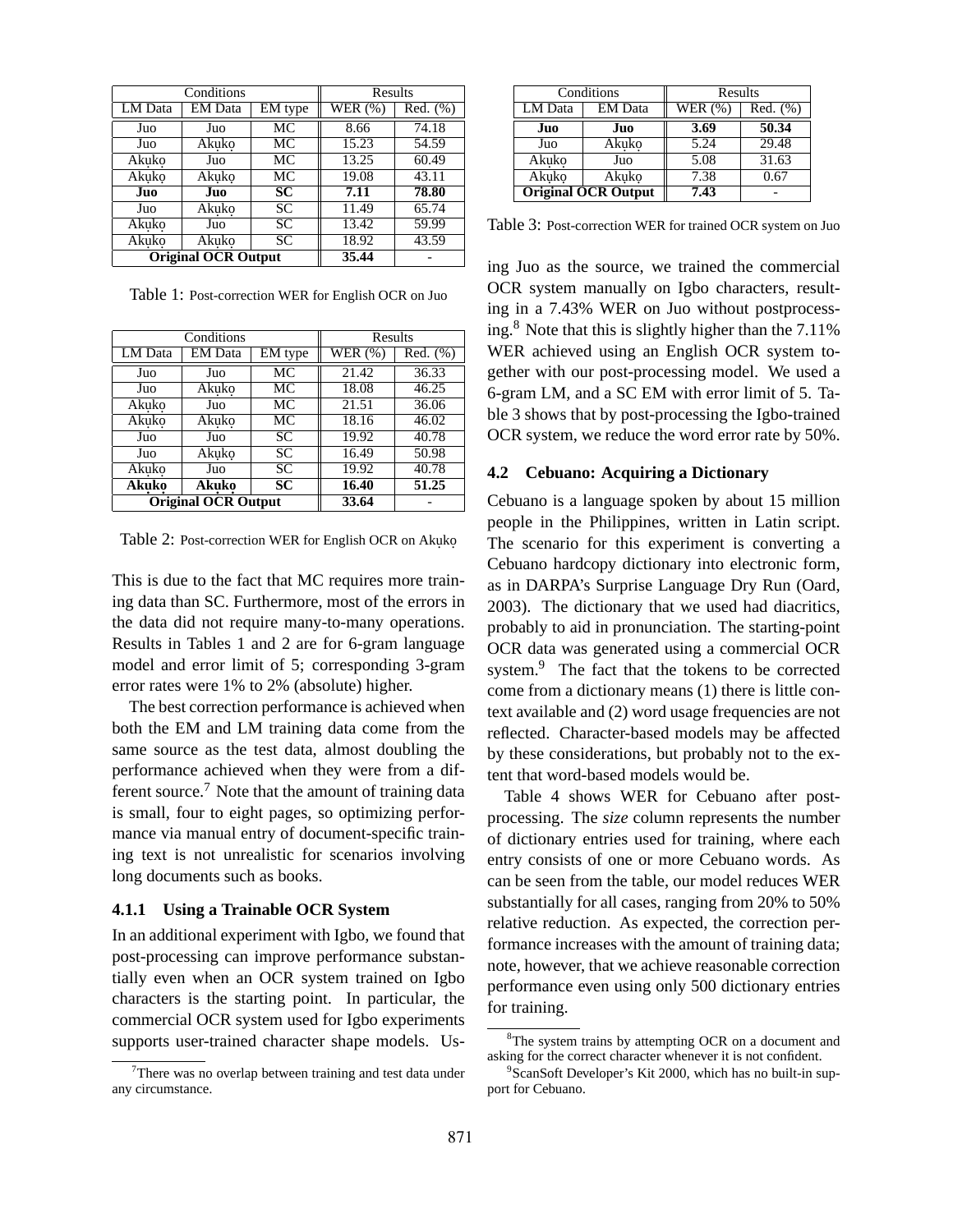| Conditions                 |          |                 | Results |          |
|----------------------------|----------|-----------------|---------|----------|
| <b>Size</b>                | LM       | EM              | WER(%)  | Red. (%) |
| 500                        | 3-gram   | $\overline{SC}$ | 5.37    | 33.04    |
| 500                        | 3-gram   | МC              | 5.05    | 37.03    |
| 500                        | 6-gram   | $\overline{SC}$ | 6.41    | 20.07    |
| 500                        | 6-gram   | МC              | 5.33    | 33.54    |
| <b>1000</b>                | 3-gram   | SC              | 5.33    | 33.54    |
| <b>1000</b>                | 3-gram   | МC              | 4.63    | 42.27    |
| 1000                       | 6-gram   | SC              | 5.58    | 30.42    |
| <b>1000</b>                | 6-gram   | МC              | 4.67    | 41.77    |
| 27363                      | $3-gram$ | SC              | 4.34    | 45.89    |
| 27363                      | 3-gram   | МC              | 4.14    | 48.38    |
| 27363                      | 6-gram   | $\overline{SC}$ | 4.55    | 43.27    |
| 27363                      | 6-gram   | МC              | 3.97    | 50.50    |
| <b>Original OCR Output</b> |          |                 | 8.02    |          |

Table 4: Post-correction WER for Cebuano

Contrary to the Igbo results, the MC error model performs better than the SC error model. And, interestingly, the 3-gram language model performs better than the 6-gram model, except for the largest training data and MC error model combination. Both differences are most likely caused by the implications of using a dictionary as discussed above.

### **4.3 Arabic: Acquiring Parallel Text**

We used Arabic to illustrate conversion from hardcopy to electronic text for a widely available parallel text, the Bible (Resnik et al., 1999; Kanungo et al., 2005; Oard, 2003). We divided the Bible into ten equal size segments, using the first segment for training the error model, the first nine segments for the language model, and the first 500 verses from the last segment for testing. Since diacritics are only used in religious text, we removed all diacritics. The OCR data was generated using a commercial Arabic OCR system.<sup>10</sup> Note that this evaluation differs from Igbo and Cebuano, as the experiments were performed using an existing *native* OCR system. It also allowed us to evaluate chunking, as Arabic data has far more word merge/split errors compared to Igbo and Cebuano.

Table 5 shows the correction performance for Arabic under various conditions. The *Limit* column lists the maximum number of errors per token allowed and the *M/S* column indicates whether correction of word merge/split errors was allowed. We achieve significant reductions in WER for Arabic. The first two rows show that the 6-gram lan-

| Conditions                 |        |                             | Results   |               |
|----------------------------|--------|-----------------------------|-----------|---------------|
| M/S                        | LM     | Limit                       | WER $(%)$ | $Red.$ $(\%)$ |
| no                         | 3-gram | $\mathfrak{D}$              | 22.14     | 10.33         |
| no                         | 6-gram | 2                           | 17.99     | 27.14         |
| yes                        | 3-gram | 2                           | 18.26     | 26.04         |
| yes                        | 3-gram |                             | 17.74     | 28.15         |
| yes                        | 5-gram | $\mathcal{D}_{\mathcal{A}}$ | 20.74     | 16.00         |
| <b>Original OCR Output</b> |        |                             | 24.69     |               |

Table 5: Post-correction WER for Arabic

guage model performs much better than the 3-gram model. Interestingly, higher order n-grams perform worse when we allow word merge/split errors. Note that for handling word merge/split errors we need to learn the character distributions within lines, rather than within words as we normally do. Consequently, more training data is required for reliable parameter estimation. Handling word merge/split errors improve the performance, which is expected. Allowing fewer errors per token reduces the performance, since it is not possible to correct words that have more character errors than the limit. Unfortunately, increasing the error limit increases the search space exponentially, making it impossible to use high limits. As mentioned in Section 3.2, iterative correction is a way to address this problem.

## **4.4 Extrinsic Evaluation: MT**

While our post-processing methods reduce WER, our main interest is their impact on NLP applications. We have performed machine translation experiments to measure the effects of OCR errors and the post-processing approach on NLP application performance.

For Arabic, we trained a statistical MT system using the first nine sections of the Bible data. The language model is trained using the CMU-Cambridge toolkit and the translation model using the GIZA++ toolkit (Och and Ney, 2000). We used the ReWrite decoder (Germann, 2003) for translation.

BLEU scores for OCR, corrected, and clean text were 0.0116, 0.0141, and 0.0154, respectively. This establishes that OCR errors degrade the performance of the MT system, and we are able to bring the performance much closer to the level of performance on clean text by using post-processing. Clearly the BLEU scores are quite low; we are planning to perform experiments on Arabic using a more advanced translation system, such as Hiero (Chiang, 2005).

<sup>&</sup>lt;sup>10</sup>Sakhr Automatic Reader Version 6.0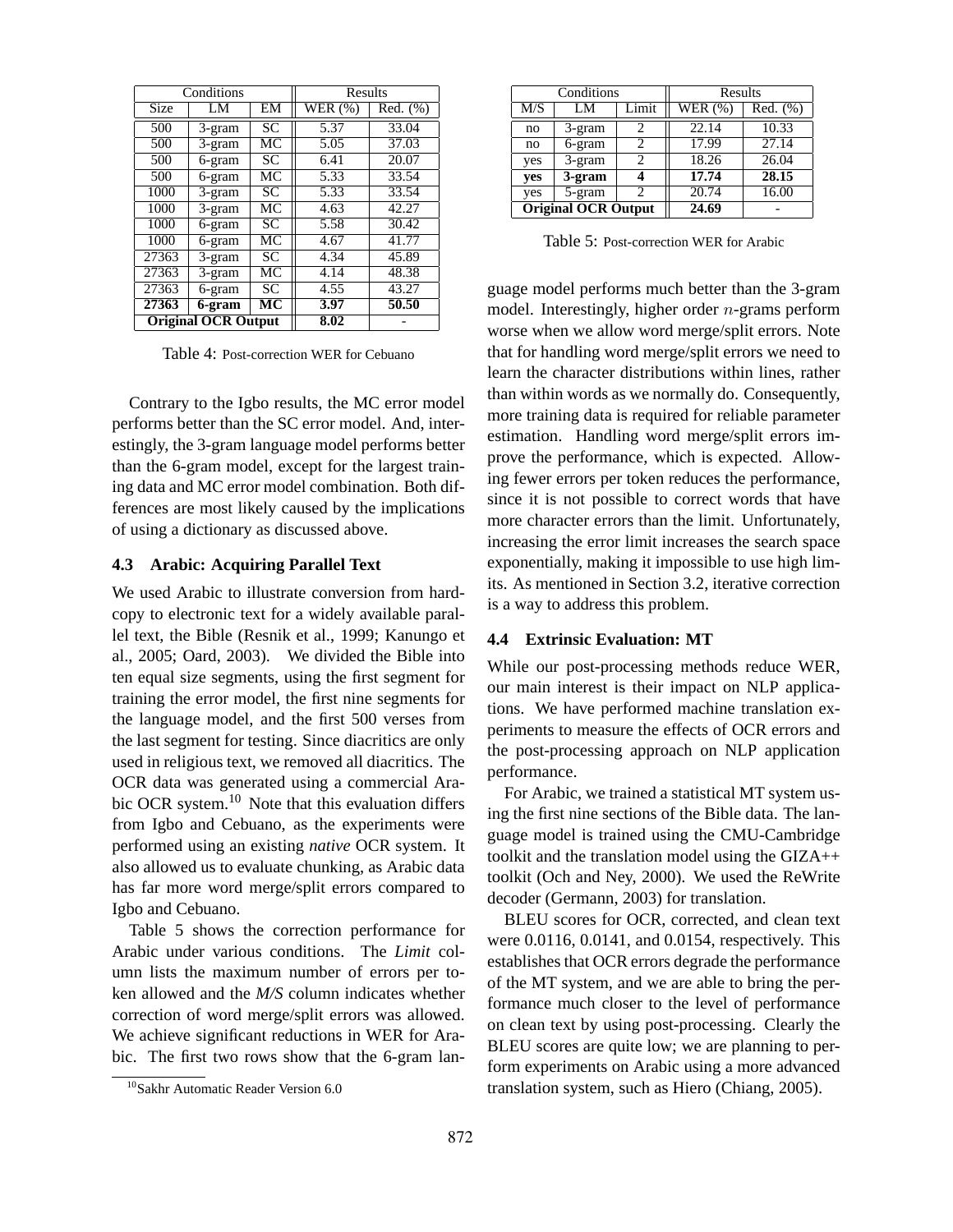| <b>MT</b> System | <b>Input Text</b> | <b>BLEU</b> Score |
|------------------|-------------------|-------------------|
| Systran          | <b>OCR</b>        | 0.2000            |
| Systran          | Corrected         | 0.2606            |
| Systran          | Clean             | 0.3188            |
| ReWrite          | <b>OCR</b>        | 0.1792            |
| ReWrite          | Corrected         | 0.2234            |
| ReWrite          | Clean             | 0.2590            |

Table 6: Spanish-English translation results

In order to test in a scenario with better translation performance, we performed MT evaluations using Spanish. We used a commercial translation system, Systran, in addition to statistical translation. More resources being available for this language, corrected text for Spanish experiments was obtained using our original model that takes advantage of a lexicon (2003). Table 6 shows that scores are much higher compared to Arabic, but the pattern of improvements using post-processing is the same.

# **5 Related Work**

There has been considerable research on automatic error correction in text. Kukich (1992) provides a general survey of the research in the area. Unfortunately, there is no standard evaluation benchmark for OCR correction, and implementations are usually not publicly available, making a direct comparison difficult.

Most correction methods are not suitable for low density languages as they rely on lexicons. Goshtasby and Ehrich (1988) present a lexicon-free method based on probabilistic relaxation labeling. However, they use the probabilities assigned to individual characters by the OCR system, which is not always available. Perez-Cortes et al. (2000) describe a method which does not have this limitation. They use a stochastic FSM that accepts the smallest k-testable language consistent with a representative sample. While the method can handle words not in its lexicon in theory, it was evaluated using a large  $k$  to restrict corrections to the lexicon. They report reducing error rate from 33% to below 2% on OCR output of hand-written Spanish names.

In addition to providing alternatives, the literature provides complementary methods. Guyon and Pereira (1995) present a linguistic post-processor based on variable memory length Markov models that is designed to be used as the language model component of character recognizers. Their model can be used as the source model for our method. Since it is a variable length model, it can allow us to handle higher order  $n$ -grams.

A script-independent OCR system is presented by Natarajan et al. (2001). The system is evaluated on Arabic, Chinese, and English, achieving 0.5% to 5% CER under various conditions. Since our postprocessing method can be used to reduce the error rate of a trained OCR system, the two methods can be combined to better adapt to new languages.

Voss and Ess-Dykema (2000) evaluated the effects of OCR errors on MT in the context of the FALCon project, which combines off-the-shelf OCR and MT components to provide crude translations for filtering. They report significant degradation in translation performance as a result of OCR errors. For instance, for the Spanish system, OCR process reduced the number of words that can be recognized by the translation module by more than 60%.

## **6 Conclusions**

We have presented a statistical post-processing method for OCR error correction that requires minimal resources, aimed particularly at low density languages and NLP scenarios. The technique gains leverage from existing OCR systems, enabling both minimal-labor adaptation of systems to new low density languages and improvements in native OCR performance.

We rigorously evaluated our approach using real OCR data, and have shown that we can achieve recognition accuracy lower than that achieved by a trainable OCR system for a new language. For Igbo, a very low density language, adapting English OCR achieved relative error reductions as high as 78%, resulting in 7.11% WER. We also showed that the error rate of a trainable OCR system after training can be further reduced up to 50% using post-processing, achieving a WER as low as 3.7%. Post-processing experiments using Cebuano validate our approach in a dictionary-acquisition scenario, with a 50.5% relative reduction in error rate from 8.02% to 3.97%. Evaluation on Arabic demonstrated that the error rate for a native commercial OCR system can be reduced by nearly 30%. In addition, we measured the impact of post-processing on machine translation,